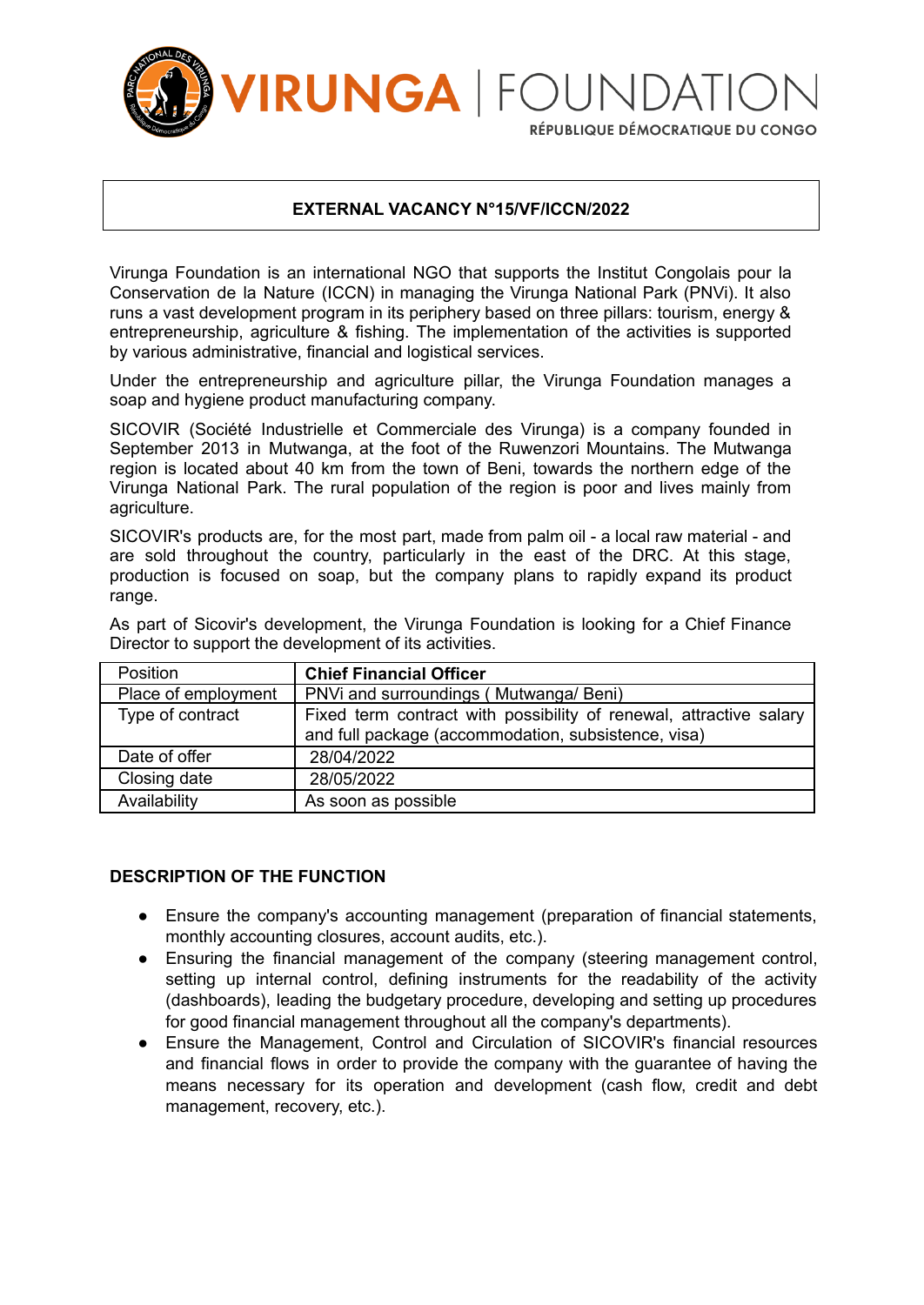

RÉPUBLIQUE DÉMOCRATIQUE DU CONGO

### **POSITION IN THE ORGANISATION**

- The Chief Financial Officer (CFO) reports directly to the Chief Executive Officer.
- As head of the finance and accounting department, the CFO manages a team consisting of at least one accountant and one assistant accountant; a tax assistant will eventually supplement this team.

### **MAIN ACTIVITIES OF THE CFO**

- Develop and manage the Company's financial resources efficiently;
- Ensure the development and monitoring of the accounting, administrative and financial system and procedures;
- Intervene and ensure wide communication and dissemination of the Company's administrative and financial procedures;
- Ensure adequate management control for all the Company's departments and operations;
- Ensure the compliance of the Company's systems and procedures with the laws, regulations and taxation in Congo;
- Establish and monitor the Company's budgets based on the strategic plans approved by the Board of Directors;
- Ensure regular and periodic financial information for the Heads of Departments and thus guarantee management control;
- Advise the Chief Executive Officer on the financial and accounting consequences of strategic decisions and plans;
- Ensure the timely preparation of all financial information to be shared with shareholders or relevant authorities.
- Ensure that a system for monitoring and controlling funds paid to customers/suppliers is in place at all times
- Participate fully in the drafting of the Company's new products/projects
- Apply the Company's administrative procedures and be analytical in their implementation;
- Ensure the application of and compliance with the Company's internal regulations;
- Ensure the administrative follow-up of the contracts of the Company's service providers drawn up in coordination with the Chief Executive Officer (lease contracts for the office, insurance contracts and other types of agreement of the Company with third parties...)
- Maintain the registration register of the Company's movable and immovable assets;
- Supervise the management of stocks and organize and coordinate the periodic and annual inventory of stocks and fixed assets;

# **JOB REQUIREMENTS**

Education & work experience:

- University degree: Economics, Business, Financial Management or equivalent
- At least 5 years of relevant work experience or in similar functions
- In-depth knowledge of financial management and accounting
- Desirable knowledge of financial practices in Manufacturing and Commercial **Enterprises**
- impeccable command of computer tools (Word, PowerPoint, Outlook...)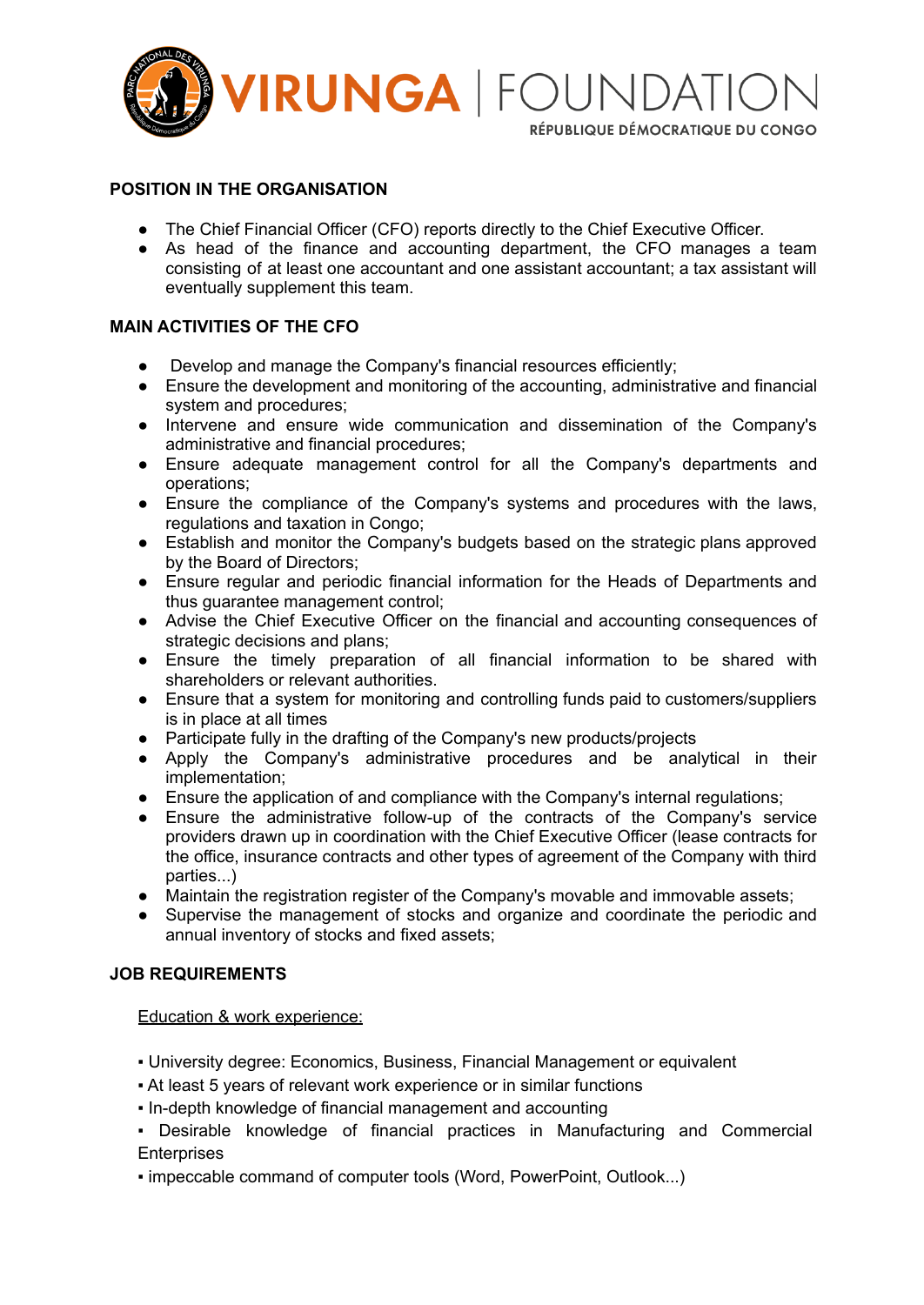

- thorough knowledge of MS Excel spreadsheet. Proven experience in data processing in
- Excel. Knowledge of formulas and ability to analyze and modeling in Excel.
- Practical experience in the use of business ERP systems such as SAP, SAGE, Odoo.
- Desirable: Familiarity with the accounting software "SAGE 100".

### Skills:

- Strong administrative and financial writing skills
- A dynamic, pragmatic and quick approach to urgent administrative and financial problems
- A strong analytical capacity and an analytical mind
- An eye for detail and meticulous work (detailed view), and at the same time demonstrate the ability to abstract and see strategically (big picture)
- A strong ability to work independently
- **A sense of human resources management**
- Flexibility and imagination in responding to requests and needs

### **REQUIRED ATTITUDES**

- Ability to establish a relationship of trust with administrative and financial interlocutors
- Have a high sense of discretion
- Be disciplined and have good organizational skills
- Not be afraid of pressure and be able to manage tight deadlines
- A strong commitment to the job
- Have easy human contact and a friendly, easy-going way of being in the community

# **Composition of the file**

- An updated, detailed CV with a recent photo;
- A motivation letter;
- Photocopy of diplomas
- A list of three references.

#### **How to apply**

Interested candidates are requested to send their application ONLY by e-mail to recruitment@virunga.org with "CFO SICOVIR" in the subject line.

# **Other information**

- This recruitment is free of charge and no fee can be charged.
- Only shortlisted applications will be contacted for an interview.
- The company offers a competitive salary and will cover travel, accommodation and stewarding costs. Paid holidays are also provided.